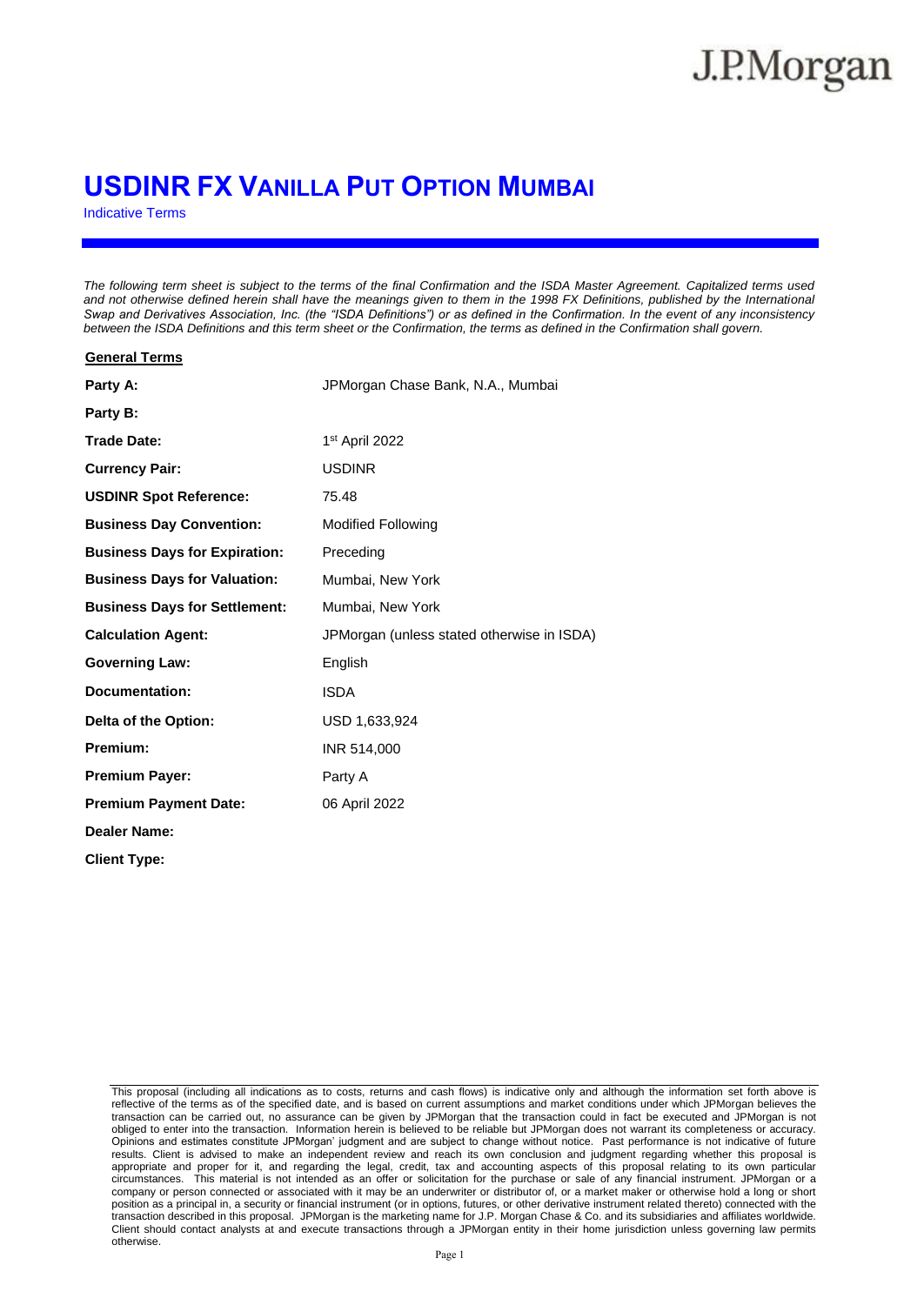#### **Option Details:**

| Buyer:                                       | Party A              |
|----------------------------------------------|----------------------|
| Seller:                                      | Party B              |
| <b>Currency Option Style:</b>                | European             |
| <b>Currency Option Type:</b>                 | USD Put / INR Call   |
| <b>Put Currency and Put Currency Amount:</b> | USD 10,000,000       |
| <b>Put Strike Price:</b>                     | 75.00                |
| <b>Expiration Date:</b>                      | 11 April 2022        |
| <b>Expiration Time:</b>                      | 3:00 p.m. Tokyo Time |
| <b>Settlement Date:</b>                      | 13 April 2022        |

#### **Risk Disclosure:**

There are significant risks associated with this Transaction including, but not limited to, foreign exchange risk, price risk, liquidity risk and credit risk. Counterparties should consult their own financial, legal, accounting, and tax advisors about the risk associated with this Transaction, the appropriate tools to analyze the Transaction, and the suitability of the Transaction in each counterparty's particular circumstances. No counterparty should enter into the Transaction described above unless that counterparty understands and has sufficient financial resources to bear the price, foreign exchange, market, liquidity, structure, and other risks associated with the Transaction.

#### Foreign Exchange Risk:

This Transaction is exposed to movements in USDINR spot rate and forward exchange rates as illustrated below.

#### Volatility Risk:

This Transaction is exposed to movements in volatility. If volatility changes from its current position, there is a risk that the mark to market value of the Transaction for Party B will be adversely affected.

#### **Liquidity Risk:**

This Transaction is not a readily liquid instrument. There may exist a time when there is a lack of liquidity or low trading volume in the market for the Transaction, and this potential illiquidity could significantly decrease the market value of the Transaction for Party B.

#### Credit Risk:

This transaction carries the credit risk of Party A.

#### Ordinary Course of Business:

In the ordinary course of their business, JPMorgan or any of its affiliates or subsidiaries may affect transactions for their own account or for the account of their customers. In conducting such business neither JPMorgan nor any of its affiliates or subsidiaries is obliged to take into account the circumstances of the parties to the Transaction or act in a manner which is favorable to them. Such activity may, or may not affect the value of the Transaction, but potential investors should be aware that a conflict may arise.

This proposal (including all indications as to costs, returns and cash flows) is indicative only and although the information set forth above is reflective of the terms as of the specified date, and is based on current assumptions and market conditions under which JPMorgan believes the transaction can be carried out, no assurance can be given by JPMorgan that the transaction could in fact be executed and JPMorgan is not obliged to enter into the transaction. Information herein is believed to be reliable but JPMorgan does not warrant its completeness or accuracy. Opinions and estimates constitute JPMorgan' judgment and are subject to change without notice. Past performance is not indicative of future results. Client is advised to make an independent review and reach its own conclusion and judgment regarding whether this proposal is appropriate and proper for it, and regarding the legal, credit, tax and accounting aspects of this proposal relating to its own particular circumstances. This material is not intended as an offer or solicitation for the purchase or sale of any financial instrument. JPMorgan or a company or person connected or associated with it may be an underwriter or distributor of, or a market maker or otherwise hold a long or short position as a principal in, a security or financial instrument (or in options, futures, or other derivative instrument related thereto) connected with the transaction described in this proposal. JPMorgan is the marketing name for J.P. Morgan Chase & Co. and its subsidiaries and affiliates worldwide. Client should contact analysts at and execute transactions through a JPMorgan entity in their home jurisdiction unless governing law permits otherwise.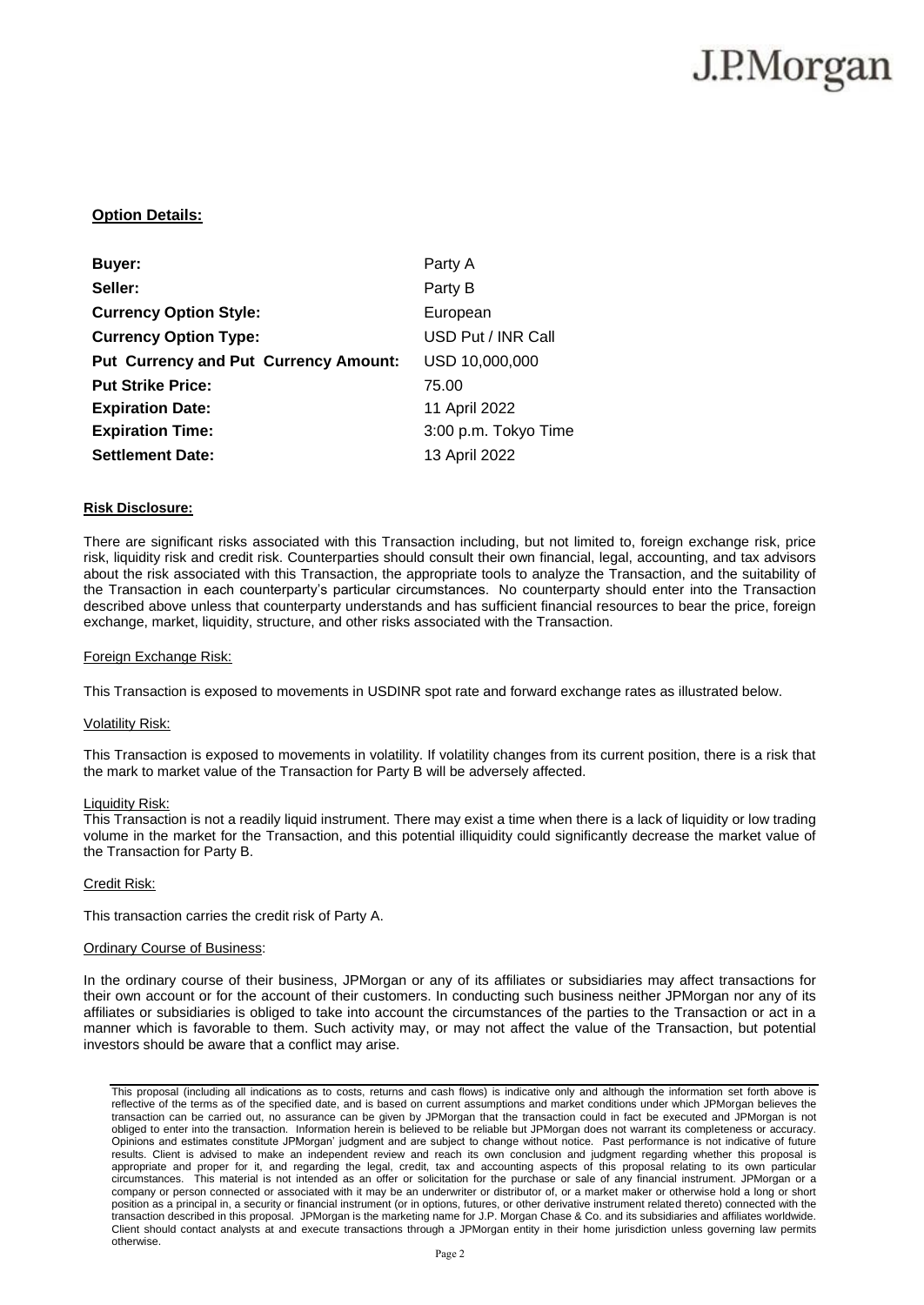#### **Potential Conflicts of Interest:**

Potential conflicts of interest may exist in the structure and operation of the strategy and the course of the normal business activities of JPMorgan or any of its affiliates or subsidiaries or their respective directors, officers, employees, representatives, delegates or agents of their normal business activities.

#### **Underlying Exposure**

This Transaction has been entered into by Party B for the purpose of hedging its underlying USD exposure ("Underlying Exposure"), details of which are as follows:

#### **USD 10,000,000 Imports** maturing on or after **13 April 2022**

#### **Purpose of the Transaction:**

Party B has confirmed that this transaction has been carried out at Party B's request and it is entering into this Transaction for the purpose of hedging its Underlying USD Exposure. Under this transaction:

- If USDINR spot rate at Expiration Date is below 75.00, Party B has the obligation to buy USD 10,000,000 at 75.00 - If USDINR spot rate at Expiration Date is above 75.00, Party B can buy USD 10,000,000 at market rate

#### **Scenario Analysis**

The following Scenario Analysis is provided for illustrative and convenience purposes only. It should not be relied on by Party B, and JPMorgan expressly disclaims any responsibility or reliance by Party B. In case of any doubt, Party B should consult with their own professional advisers

The following Scenario analysis assumes various levels of USDINR spot rate which, in JPMorgan's view, represents low, medium and high risk scenarios on the relevant expiration dates and shows the resultant cash flow gain/loss to Party B. The scenario analysis represented here are not comprehensive.

| <b>USD Notional</b> | <b>USDINR spot rate at</b><br><b>Expiration Date</b> | Gain/ Loss in INR<br>(taking into account premium) |
|---------------------|------------------------------------------------------|----------------------------------------------------|
| 10,000,000          | 74.50                                                | $-4,486,000.00$                                    |
| 10,000,000          | 74.70                                                | $-2,486,000.00$                                    |
| 10,000,000          | 74.90                                                | -486,000.00                                        |
| 10,000,000          | 75.10                                                | 514,000.00                                         |
| 10,000,000          | 75.30                                                | 514,000.00                                         |
| 10,000,000          | 75.50                                                | 514,000.00                                         |
| 10,000,000          | 75.70                                                | 514,000.00                                         |
| 10,000,000          | 75.90                                                | 514,000.00                                         |

A negative number in Gain/ Loss denotes a LOSS to Party B.

#### **Mark-to-Market (MTM) Sensitivity Analysis**

This proposal (including all indications as to costs, returns and cash flows) is indicative only and although the information set forth above is reflective of the terms as of the specified date, and is based on current assumptions and market conditions under which JPMorgan believes the transaction can be carried out, no assurance can be given by JPMorgan that the transaction could in fact be executed and JPMorgan is not obliged to enter into the transaction. Information herein is believed to be reliable but JPMorgan does not warrant its completeness or accuracy. Opinions and estimates constitute JPMorgan' judgment and are subject to change without notice. Past performance is not indicative of future results. Client is advised to make an independent review and reach its own conclusion and judgment regarding whether this proposal is appropriate and proper for it, and regarding the legal, credit, tax and accounting aspects of this proposal relating to its own particular circumstances. This material is not intended as an offer or solicitation for the purchase or sale of any financial instrument. JPMorgan or a company or person connected or associated with it may be an underwriter or distributor of, or a market maker or otherwise hold a long or short position as a principal in, a security or financial instrument (or in options, futures, or other derivative instrument related thereto) connected with the transaction described in this proposal. JPMorgan is the marketing name for J.P. Morgan Chase & Co. and its subsidiaries and affiliates worldwide. Client should contact analysts at and execute transactions through a JPMorgan entity in their home jurisdiction unless governing law permits otherwise.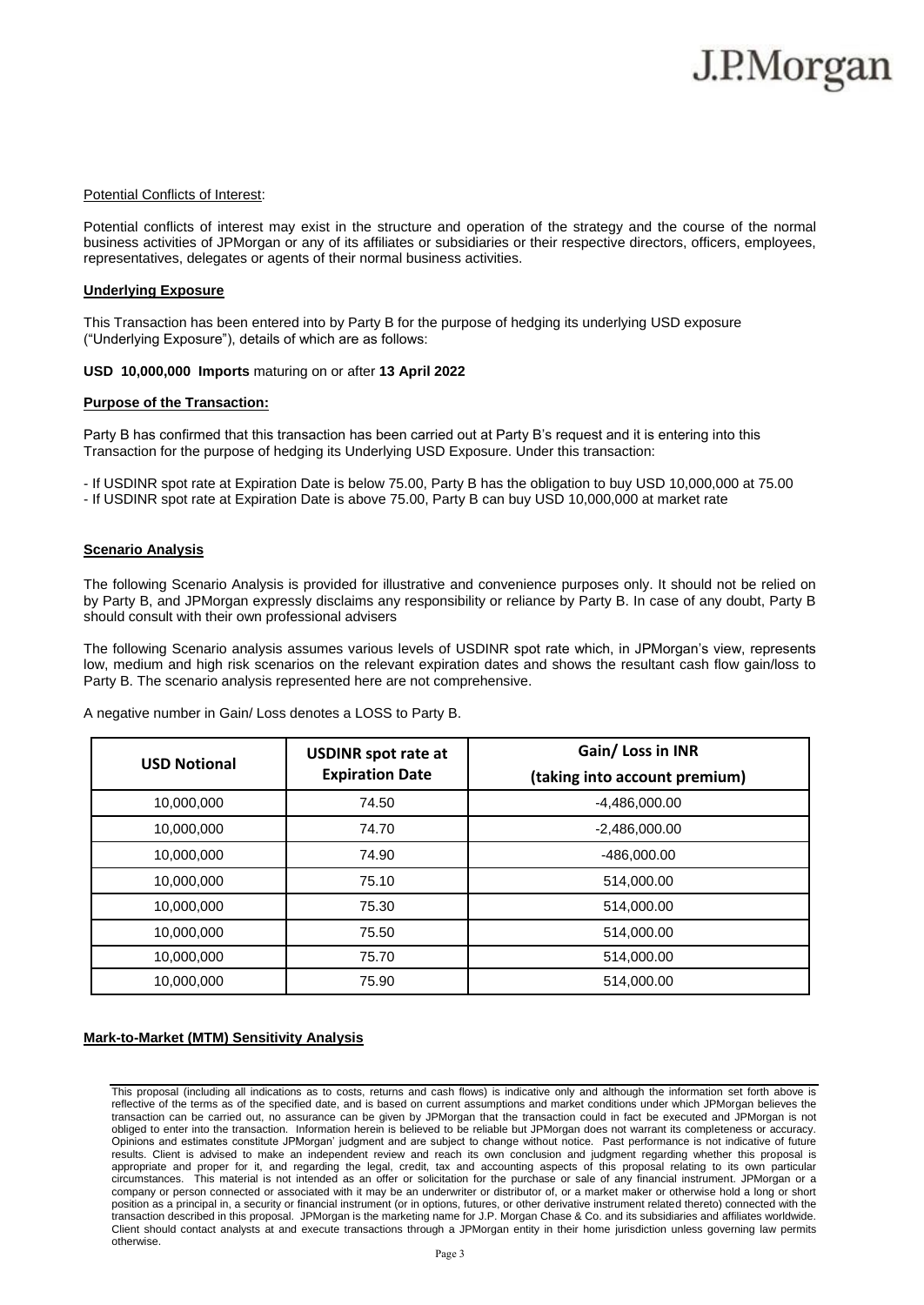The following MTM Analysis is provided for illustrative and convenience purposes only. It should not be relied on by Party B, and JPMorgan expressly disclaims any responsibility or reliance by Party B. In case of any doubt, Party B should consult with their own professional advisers.

Please note that the below MTM Analysis is only accurate as of Trade Date. Changes in the MTM due to shifts in USDINR spot rate are tabulated in the MTM analysis.

This MTM Analysis does not take into account other factors and parameters (market, trading, liquidity or otherwise) or model parameters-marks. If such parameters move in extreme fashions, they may cause the MTM to change significantly and may change in a way that adversely impacts Party B.

| <b>USDINR Spot rate</b> | <b>MTM Impact (INR)</b> |
|-------------------------|-------------------------|
| 74.50                   | $-4,608,337$            |
| 74.70                   | $-3,151,865$            |
| 74.90                   | $-1,952,712$            |
| 75.10                   | $-1,034,187$            |
| 75.30                   | $-385,827$              |
| 75.50                   | 32,718                  |
| 75.70                   | 278,353                 |
| 75.90                   | 408,841                 |

A negative number in Gain/ Loss denotes a LOSS to Party B.

#### **Level of pricing variables and impact of variables on pricing**

The following analysis is provided for information and illustrative purposes only. All information provided herein is indicative, non-exhaustive and is based on certain assumptions and current market conditions and is subject to change without notice.

It should not be relied on by Party B, and JPMorgan makes no representation or warranty regarding the accuracy or completeness of the information herein. JPMorgan expressly disclaims any responsibility or reliance by Party B. In case of any doubt, Party B must make an independent assessment of the Transaction in light of its own circumstances and determine with its own professional advisers any suitability or appropriateness implications of the Transaction.

#### **The market level of primary market variables used in determining the price of the transaction is as follows:**

#### **USDINR FX volatility:**

| <b>Strike</b> | Vol    |
|---------------|--------|
| 75.00         | 5.400% |

#### **USDINR forward points:** 0.055

The primary market variables used for determining the mark-to-market value along with their directional impact are listed below for information purposes only and is subject to change. Each directional impact assumes that the variable under consideration moves from its current position while all other variables are kept constant. The directional impact

This proposal (including all indications as to costs, returns and cash flows) is indicative only and although the information set forth above is reflective of the terms as of the specified date, and is based on current assumptions and market conditions under which JPMorgan believes the transaction can be carried out, no assurance can be given by JPMorgan that the transaction could in fact be executed and JPMorgan is not obliged to enter into the transaction. Information herein is believed to be reliable but JPMorgan does not warrant its completeness or accuracy. Opinions and estimates constitute JPMorgan' judgment and are subject to change without notice. Past performance is not indicative of future results. Client is advised to make an independent review and reach its own conclusion and judgment regarding whether this proposal is appropriate and proper for it, and regarding the legal, credit, tax and accounting aspects of this proposal relating to its own particular circumstances. This material is not intended as an offer or solicitation for the purchase or sale of any financial instrument. JPMorgan or a company or person connected or associated with it may be an underwriter or distributor of, or a market maker or otherwise hold a long or short position as a principal in, a security or financial instrument (or in options, futures, or other derivative instrument related thereto) connected with the transaction described in this proposal. JPMorgan is the marketing name for J.P. Morgan Chase & Co. and its subsidiaries and affiliates worldwide. Client should contact analysts at and execute transactions through a JPMorgan entity in their home jurisdiction unless governing law permits otherwise.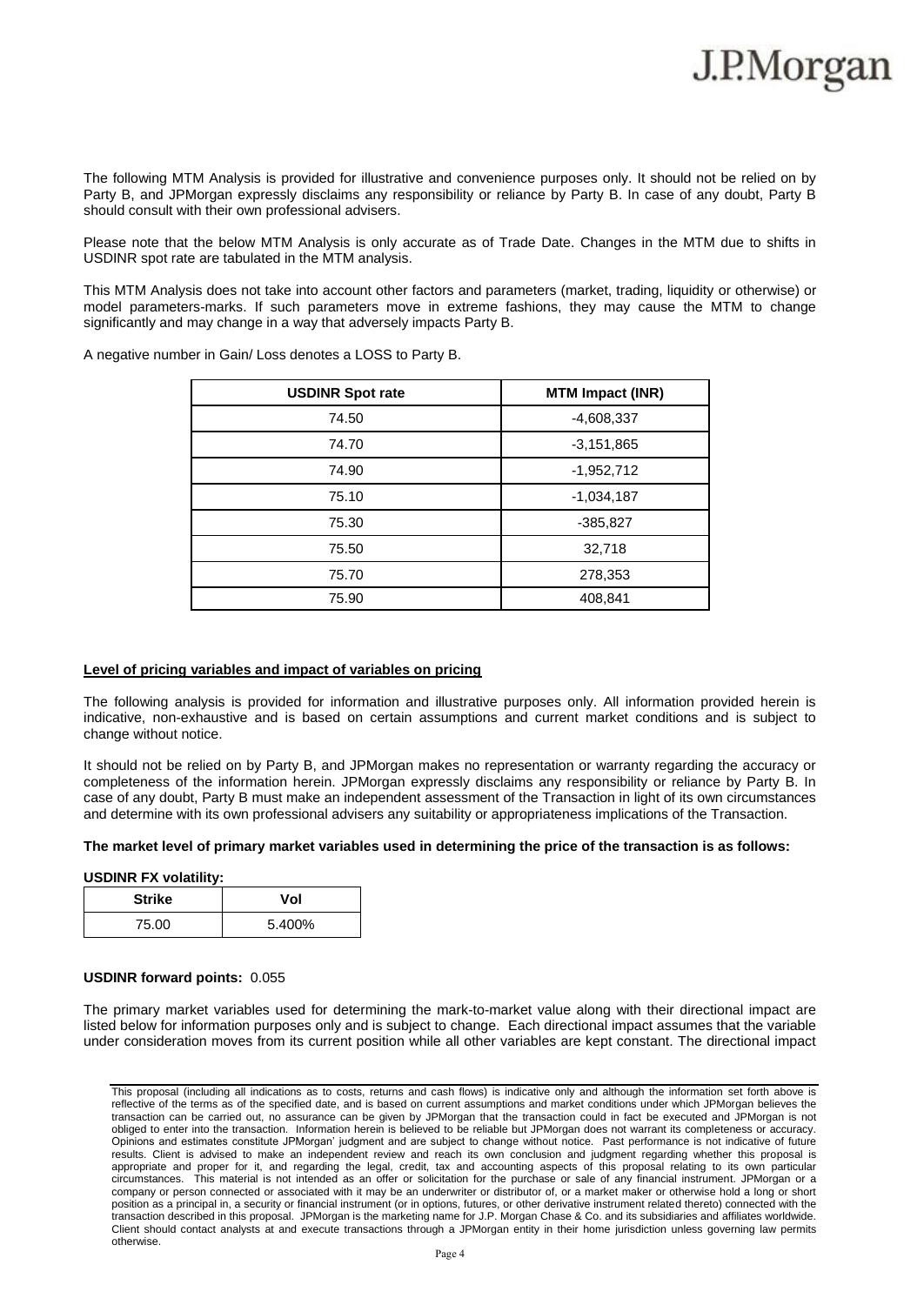may no longer hold if more than one variable is allowed to move from their current positions. The primary market variables used for determining the mark-to-market value of the transaction as of Trade Date are listed below along with their directional impact on the mark-to-market value. JPMorgan accepts no responsibility or liability whatsoever to any person in respect of the information herein.

| <b>Pricing Variable</b>      | <b>Directional Impact</b>                                                                                                                                                |
|------------------------------|--------------------------------------------------------------------------------------------------------------------------------------------------------------------------|
| <b>USDINR Spot Rate</b>      | If USDINR spot rate moves up, MTM for Party B will get favorably impacted.<br>If USDINR spot rate moves down, MTM for Party B will get adversely<br>impacted.            |
| <b>USDINR FX Volatility</b>  | If USDINR FX volatility moves up, MTM for Party B will get adversely<br>impacted.<br>If USDINR FX volatility moves down, MTM for Party B will get favorably<br>impacted. |
| <b>USDINR Forward Points</b> | If USDINR Forward points move up, MTM for Party B will get favorably<br>impacted.<br>If USDINR Forward points move down, MTM for Party B will get adversely<br>impacted. |

#### **Periodicity of valuation statement from JPMorgan**

Valuation statements in relation to all Transactions executed between the parties will be made available to the Counterparty on the "Optimize" application present on JPMorgan's online platform, J.P.Morgan Markets ("Optimize Platform"). The Counterparty will be able to view and download such valuation statements for any period at any point of time from the Optimize Platform. To the extent the Counterparty wishes to receive valuation statements via email or any other mode of communication, it should reach out to its representative at JPMorgan and make a request in writing for such alternate process to be set-up for purposes of sharing valuation statements with the Counterparty. JPMorgan shall consider Counterparty's request and if reasonable and operationally practicable, JPMorgan may agree to share the valuation statements, within such mutually agreed periodicity, with the Counterparty via email or any alternative mode of communication.

#### **Representations:**

Each party represents to the other party on the date on which it enters into this Transaction that (absent a written agreement between the parties in respect of this Transaction that expressly imposes affirmative obligations to the contrary):

(i) It is acting for its own account, and it has made its own independent decisions to enter into this Transaction and as to whether this Transaction is appropriate or proper for it based upon its own judgment and upon advice from such tax, accounting, regulatory, legal and financial advisers as it has deemed necessary, and not upon any view expressed by the other. It is not relying on any communication (written or oral) of the other party as investment advice or as a recommendation to enter into this Transaction; it being understood that information and explanations related to the terms and conditions of this Transaction shall not be considered investment advice or a recommendation to enter into this Transaction. No communication (written or oral) received from the other party shall be deemed to be an assurance or guarantee as to the expected results of this Transaction;

(ii) It is capable of assessing the merits of and understanding (on its own behalf or through independent professional advice), and understands and accepts, the terms, conditions and risks of this Transaction. It is also capable of assuming, and assumes, the risks of this Transaction;

(iii) The other party is not acting as a fiduciary for, or an adviser to it in respect of this Transaction.

This proposal (including all indications as to costs, returns and cash flows) is indicative only and although the information set forth above is reflective of the terms as of the specified date, and is based on current assumptions and market conditions under which JPMorgan believes the transaction can be carried out, no assurance can be given by JPMorgan that the transaction could in fact be executed and JPMorgan is not obliged to enter into the transaction. Information herein is believed to be reliable but JPMorgan does not warrant its completeness or accuracy. Opinions and estimates constitute JPMorgan' judgment and are subject to change without notice. Past performance is not indicative of future results. Client is advised to make an independent review and reach its own conclusion and judgment regarding whether this proposal is appropriate and proper for it, and regarding the legal, credit, tax and accounting aspects of this proposal relating to its own particular circumstances. This material is not intended as an offer or solicitation for the purchase or sale of any financial instrument. JPMorgan or a company or person connected or associated with it may be an underwriter or distributor of, or a market maker or otherwise hold a long or short position as a principal in, a security or financial instrument (or in options, futures, or other derivative instrument related thereto) connected with the transaction described in this proposal. JPMorgan is the marketing name for J.P. Morgan Chase & Co. and its subsidiaries and affiliates worldwide. Client should contact analysts at and execute transactions through a JPMorgan entity in their home jurisdiction unless governing law permits otherwise.